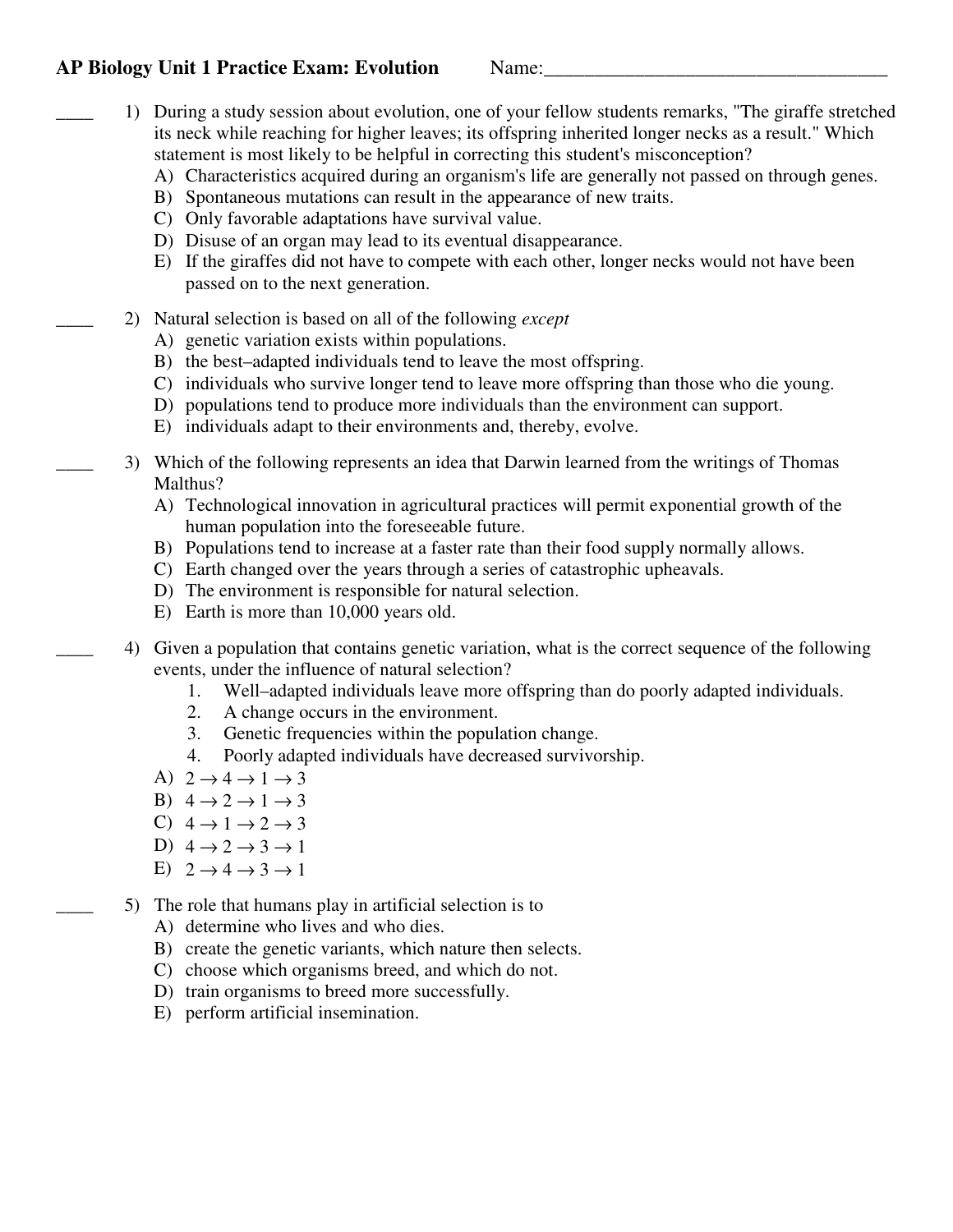- \_\_\_\_ 6) Currently, two extant elephant species (X and Y) are placed in the genus *Loxodonta*, and a third species (Z) is placed in the genus *Elephas*. Thus, which statement should be true?
	- A) Species X and Y are not related to species Z.
	- B) Species X and Y share a greater number of homologies with each other than either does with species Z.
	- C) Species X and Y share a common ancestor that is still extant (in other words, not yet extinct).
	- D) Species X and Y are the result of artificial selection from an ancestral species Z.
	- E) Species X, Y, and Z share a common ancestor, but nothing more can be claimed than this.
- \_\_\_\_ 7) DDT was once considered a "silver bullet" that would permanently eradicate insect pests. Today, instead, DDT is largely useless against many insects. Which of these would have been required for this pest eradication effort to be successful in the long run?
	- A) Larger doses of DDT should have been applied.
	- B) All habitats should have received applications of DDT at about the same time.
	- C) The frequency of DDT application should have been higher.
	- D) None of the individual insects should have possessed genomes that made them resistant to DDT.
	- E) DDT application should have been continual.
- \_\_\_\_ 8) Of the following anatomical structures, which is homologous to the bones in the wing of a bird?
	- A) cartilage in the dorsal fin of a shark
	- B) bones in the hind limb of a kangaroo
	- C) chitinous struts in the wing of a butterfly
	- D) bony rays in the tail fin of a flying fish
	- E) bones in the flipper of a whale
- \_\_\_\_ 9) Structures as different as human arms, bat wings, and dolphin flippers contain many of the same bones, these bones having developed from very similar embryonic tissues. How do biologists interpret these similarities?
	- A) by identifying the bones as being homologous structures
	- B) by the principle of convergent evolution
	- C) by proposing that humans, bats, and dolphins share a common ancestor
	- D) Three of the statements above are correct.
	- E) Two of the statements above are correct.
- \_\_\_\_ 10) During an individual organism's lifetime, which of these is most likely to help the organism respond properly to changes in its environment?
	- A) microevolution
	- B) change in allele or gene frequency
	- C) change in gene expression
	- D) change in average heterozygosity
- \_\_\_\_ 11) If, on average, 46% of the loci in a species' gene pool are heterozygous, then the average homozygosity of the species should be
	- A) 23%.
	- B) 46%.
	- C)  $54\%$ .
	- D) There is not enough information to say.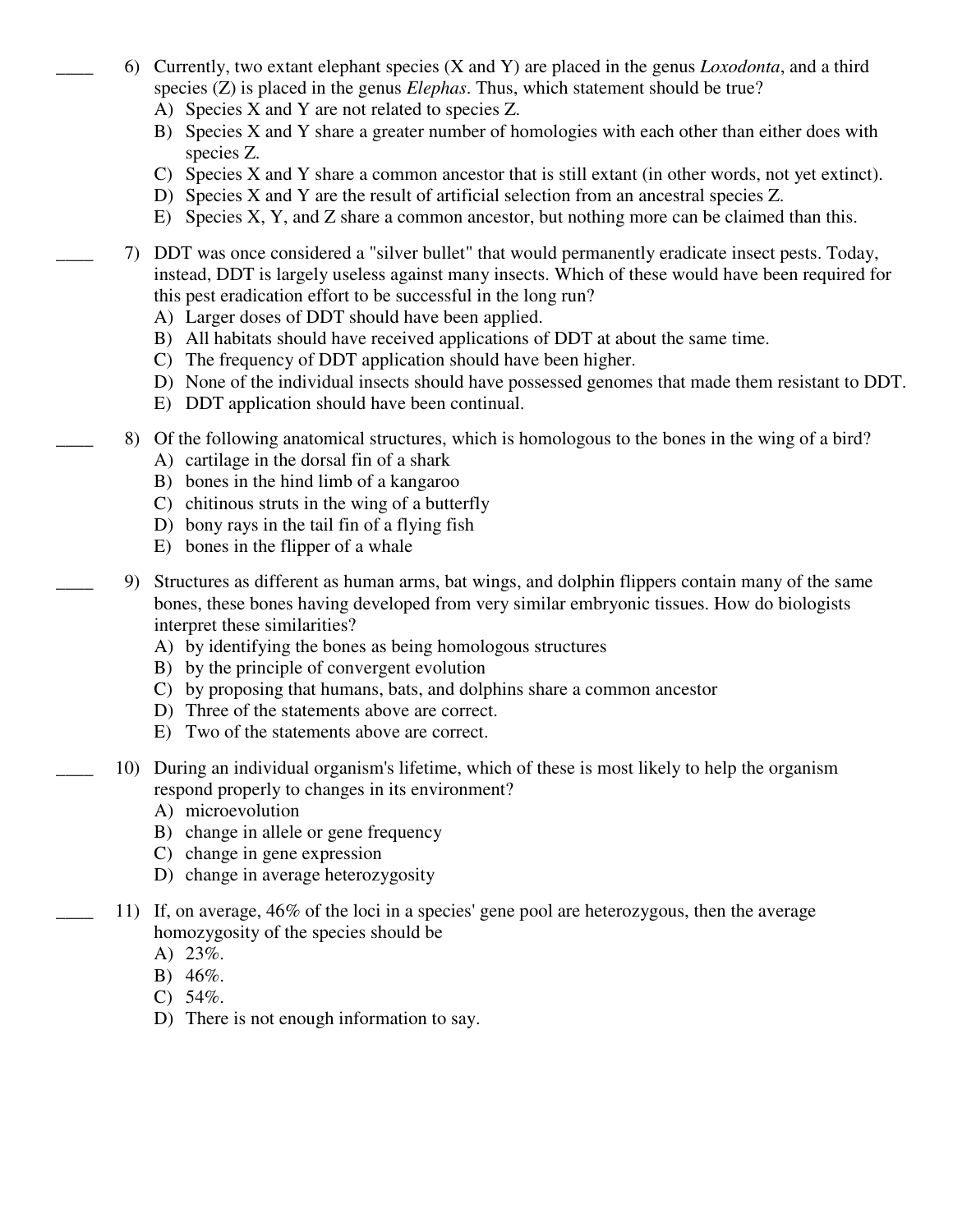- 12) Although each of the following has a better chance of influencing gene frequencies in small populations than in large populations, which one most consistently requires a small population as a precondition for its occurrence?
	- A) mutation
	- B) nonrandom mating
	- C) genetic drift
	- D) natural selection
	- E) gene flow
- \_\_\_\_ 13) Hardy–Weinberg equilibrium *must* occur in populations wherein
	- A) an allele remains fixed.
	- B) no genetic variation exists.
	- C) natural selection is not operating.
	- D) All three of the responses above are correct.
	- E) Only two of the responses above are correct.
- 14) In a Hardy–Weinberg population with two alleles, *A* and *a*, that are in equilibrium, the frequency of the allele *a* is 0.3. What is the percentage of the population that is homozygous for this allele?
	- A) 0.09
	- B) 0.49
	- C) 0.9
	- D) 9.0
	- E) 49.0
	- \_\_\_\_ 15) In a Hardy–Weinberg population with two alleles, *A* and *a*, that are in equilibrium, the frequency of allele *a* is 0.1. What is the frequency of individuals with *AA* genotype?
		- A) 0.20
		- B) 0.32
		- C) 0.42
		- D) 0.81
		- E) Genotype frequency cannot be determined from the information provided.
	- \_\_\_\_ 16) Swine are vulnerable to infection by bird flu virus and human flu virus, which can both be present in an individual pig at the same time. When this occurs, it is possible for genes from bird flu virus and human flu virus to be combined, thereby producing a genetically distinctive virus, which can subsequently cause widespread disease.

The production of new types of flu virus in the manner described above is most similar to the phenomenon of

- A) bottleneck effect.
- B) founder effect.
- C) natural selection.
- D) gene flow.
- E) sexual selection.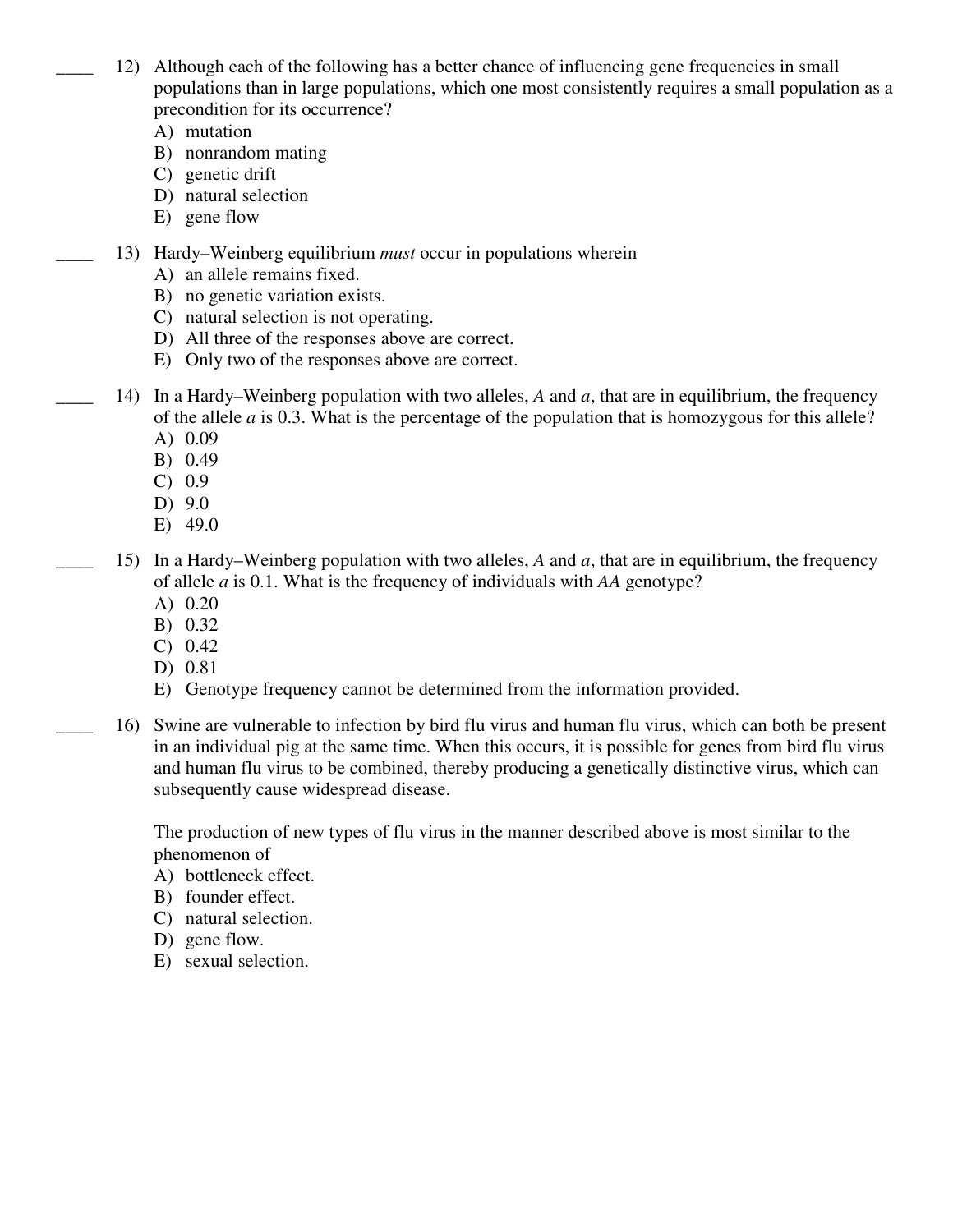- \_\_\_\_ 17) In the wild, male house finches (*Carpodus mexicanus*) vary considerably in the amount of red pigmentation in their head and throat feathers, with colors ranging from pale yellow to bright red. These colors come from carotenoid pigments that are found in the birds' diets; no vertebrates are known to synthesize carotenoid pigments. Thus, the brighter red the male's feathers are, the more successful he has been at acquiring the red carotenoid pigment by his food–gathering efforts (all other factors being equal). During breeding season, one should expect female house finches to prefer to mate with males with the brightest red feathers. Which of the following is true of this situation?
	- A) Alleles that promote more efficient acquisition of carotenoid–containing foods by males should increase over the course of generations.
	- B) Alleles that promote more effective deposition of carotenoid pigments in the feathers of males should increase over the course of generations.
	- C) There should be directional selection for bright red feathers in males.
	- D) Three of the statements are correct.
	- E) Two of the statements are correct.
- \_\_\_\_ 18) Which of the following statements best summarizes evolution as it is viewed today?
	- A) It represents the result of selection for acquired characteristics.
	- B) It is synonymous with the process of gene flow.
	- C) It is the descent of humans from the present–day great apes.
	- D) It is the differential survival and reproduction of the most–fit phenotypes.
- \_\_\_\_ 19) Most Swiss starlings produce four to five eggs in each clutch. Starlings producing fewer, or more, than this have reduced fitness. Which of the following terms best describes this situation?
	- A) artificial selection
	- B) directional selection
	- C) stabilizing selection
	- D) disruptive selection
	- E) sexual selection
	- \_\_\_\_ 20) The recessive allele that causes phenylketonuria (PKU) is harmful, except when an infant's diet lacks the amino acid phenylalanine. What maintains the presence of this harmful allele in a population's gene pool?
		- A) heterozygote advantage
		- B) stabilizing selection
		- C) diploidy
		- D) balancing selection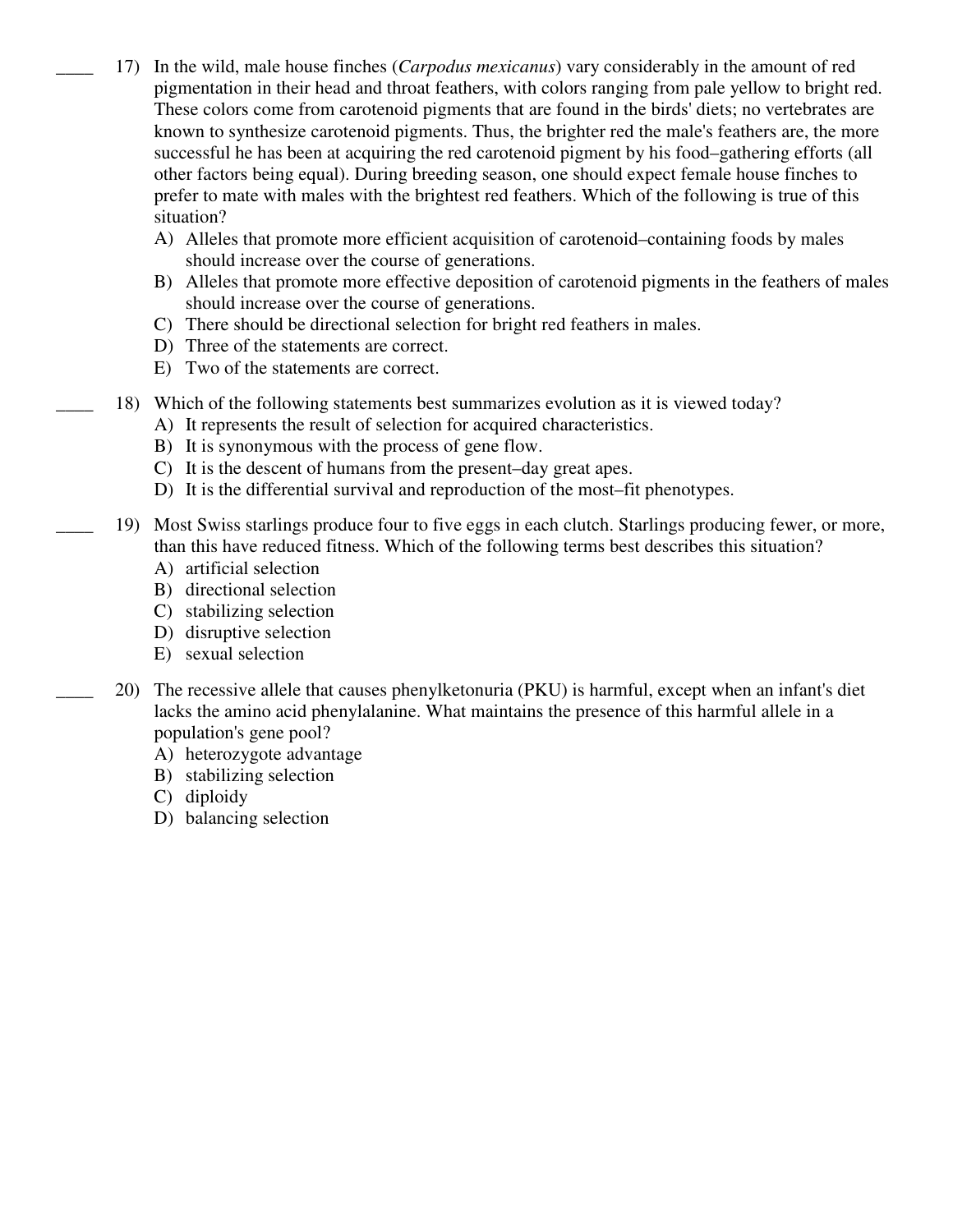21) Anopheles mosquitoes, which carry the malaria parasite, cannot live above elevations of 5,900 feet. In addition, oxygen availability decreases with higher altitude. Consider a hypothetical human population that is adapted to life on the slopes of Mt. Kilimanjaro in Tanzania, a country in equatorial Africa. Mt. Kilimanjaro's base is about 2,600 feet above sea level and its peak is 19,341 feet above sea level. If the incidence of the sickle–cell allele in the population is plotted against altitude (feet above sea level), which of the following distributions is most likely, assuming little migration of people up or down the mountain?

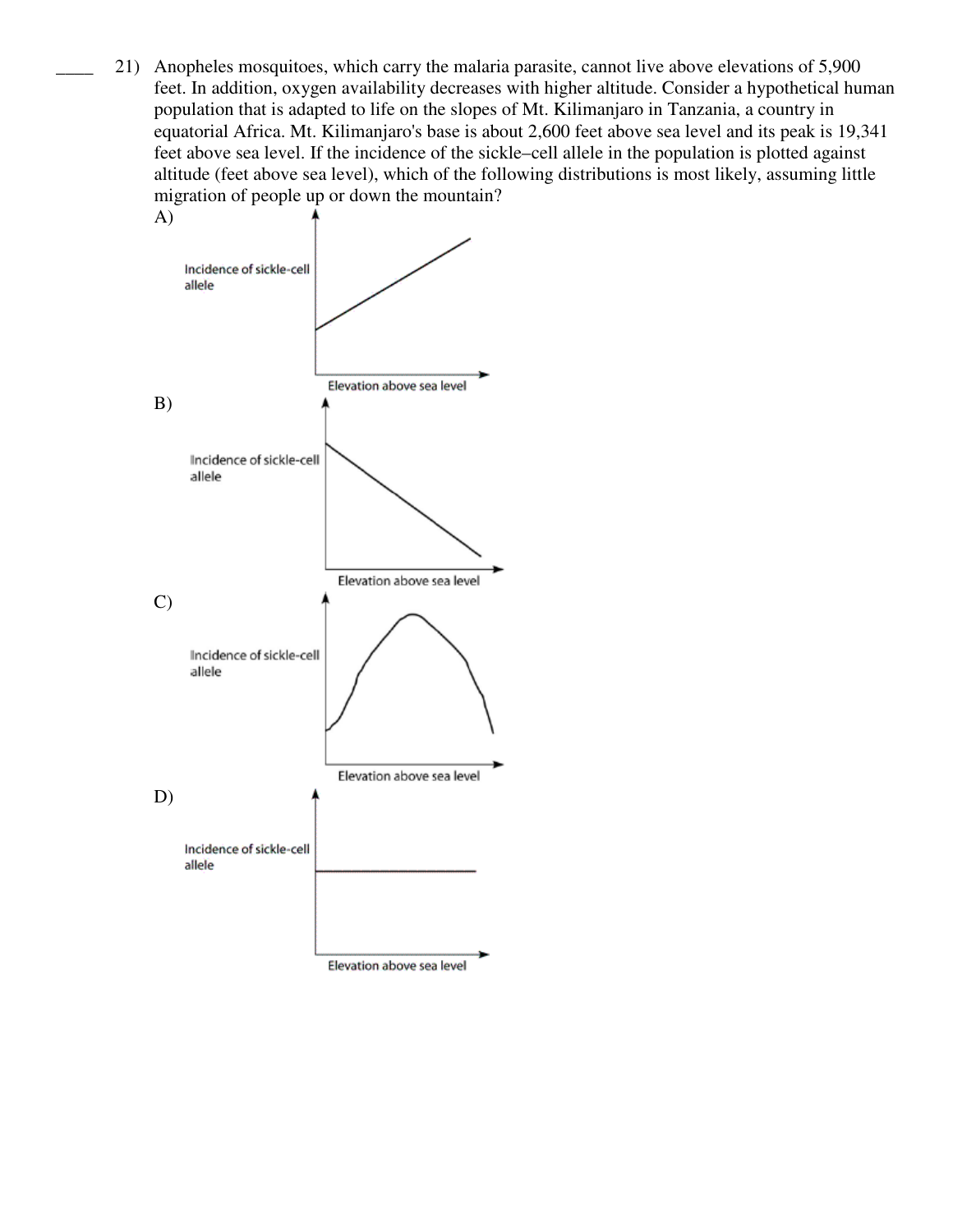Use this information to answer the following questions.

A large population of laboratory animals has been allowed to breed randomly for a number of generations. After several generations, 25% of the animals display a recessive trait (*aa*), the same percentage as at the beginning of the breeding program. The rest of the animals show the dominant phenotype, with heterozygotes indistinguishable from the homozygous dominants.

- \_\_\_\_ 22) What is the most reasonable conclusion that can be drawn from the fact that the frequency of the recessive trait (*aa*) has not changed over time?
	- A) The population is undergoing genetic drift.
	- B) The two phenotypes are about equally adaptive under laboratory conditions.
	- C) The genotype *AA* is lethal.
	- D) There has been a high rate of mutation of allele *A* to allele *a*.
	- E) There has been sexual selection favoring allele *a*.
- \_\_\_\_ 23) What is the estimated frequency of allele *A* in the gene pool?
	- A) 0.25
	- B) 0.50
	- C) 0.75

Use the following information to answer the following questions.

In those parts of equatorial Africa where the malaria parasite is most common, the sickle–cell allele constitutes 20% of the  $\beta$  hemoglobin alleles in the human gene pool.

- \_\_\_\_ 24) What should be the proportion of heterozygous individuals in populations that live here?
	- A) 0.04
	- B) 0.16
	- C) 0.20
	- D) 0.32
	- E) 0.80
- 25) If the sickle–cell allele is recessive, what proportion of the population should be susceptible to sickle–cell anemia under typical conditions?
	- A) 0.04
	- B) 0.16
	- C) 0.20
	- D) 0.32
	- E) 0.80
- 26) You are maintaining a small population of fruit flies in the laboratory by transferring the flies to a new culture bottle after each generation. After several generations, you notice that the viability of the flies has decreased greatly. Recognizing that small population size is likely to be linked to decreased viability, the best way to reverse this trend is to
	- A) cross your flies with flies from another lab.
	- B) reduce the number of flies that you transfer at each generation.
	- C) transfer only the largest flies.
	- D) change the temperature at which you rear the flies.
	- E) shock the flies with a brief treatment of heat or cold to make them more hardy.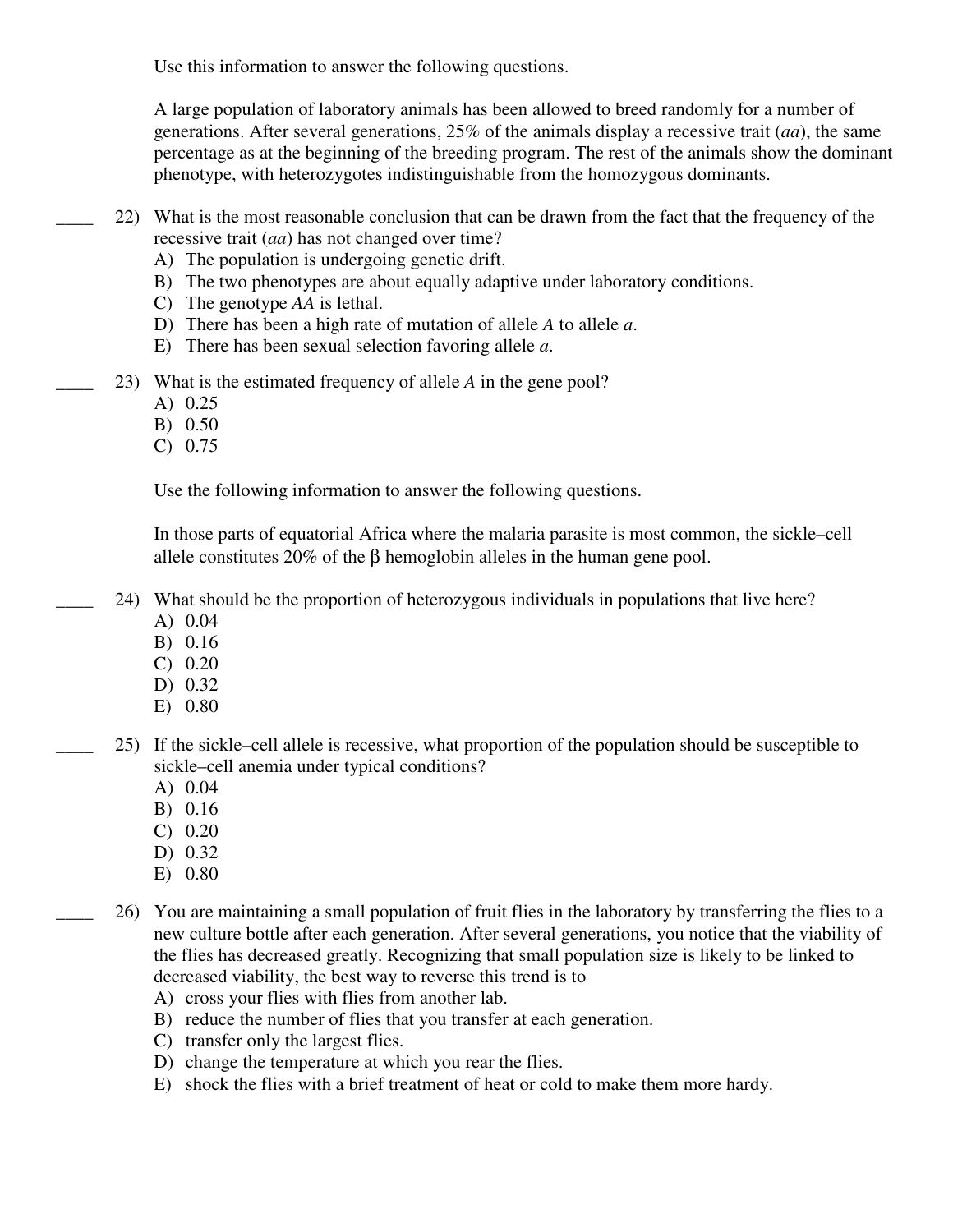- 27) What is true of macroevolution?
	- A) It is the same as microevolution, but includes the origin of new species.
	- B) It is evolution above the species level.
	- C) It is defined as the evolution of microscopic organisms into organisms that can be seen with the naked eye.
	- D) It is defined as a change in allele or gene frequency over the course of many generations.
	- E) It is the conceptual link between irritability and adaptation.
- \_\_\_\_ 28) Which of the various species concepts distinguishes two species based on the degree of genetic exchange between their gene pools?
	- A) phylogenetic
	- B) ecological
	- C) biological
	- D) morphological
- \_\_\_\_ 29) There is still some controversy among biologists about whether Neanderthals should be placed within the same species as modern humans or into a separate species of their own. Most DNA sequence data analyzed so far indicate that there was probably little or no gene flow between Neanderthals and *Homo sapiens*. Which species concept is most applicable in this example?
	- A) phylogenetic
	- B) ecological
	- C) morphological
	- D) biological
	- \_\_\_\_ 30) Two species of frogs belonging to the same genus occasionally mate, but the offspring fail to develop and hatch. What is the mechanism for keeping the two frog species separate?
		- A) the postzygotic barrier called hybrid inviability
		- B) the postzygotic barrier called hybrid breakdown
		- C) the prezygotic barrier called hybrid sterility
		- D) gametic isolation
- \_\_\_\_ 31) Rocky Mountain juniper (*Juniperus scopulorum*) and one–seeded juniper (*J. monosperma*) have overlapping ranges. If pollen grains (which contain sperm cells) from one species are unable to germinate and make pollen tubes on female ovules (which contain egg cells) of the other species, then which of these terms are applicable?
	- 1. sympatric species
	- 2. prezygotic isolation
	- 3. postzygotic isolation
	- 4. allopatric species
	- 5. habitat isolation
	- 6. reduced hybrid fertility
	- A) 1 and 2
	- B) 2 and 4
	- C) 1, 3, and 6
	- D) 2, 4, and 5
	- E) 1, 2, 5, and 6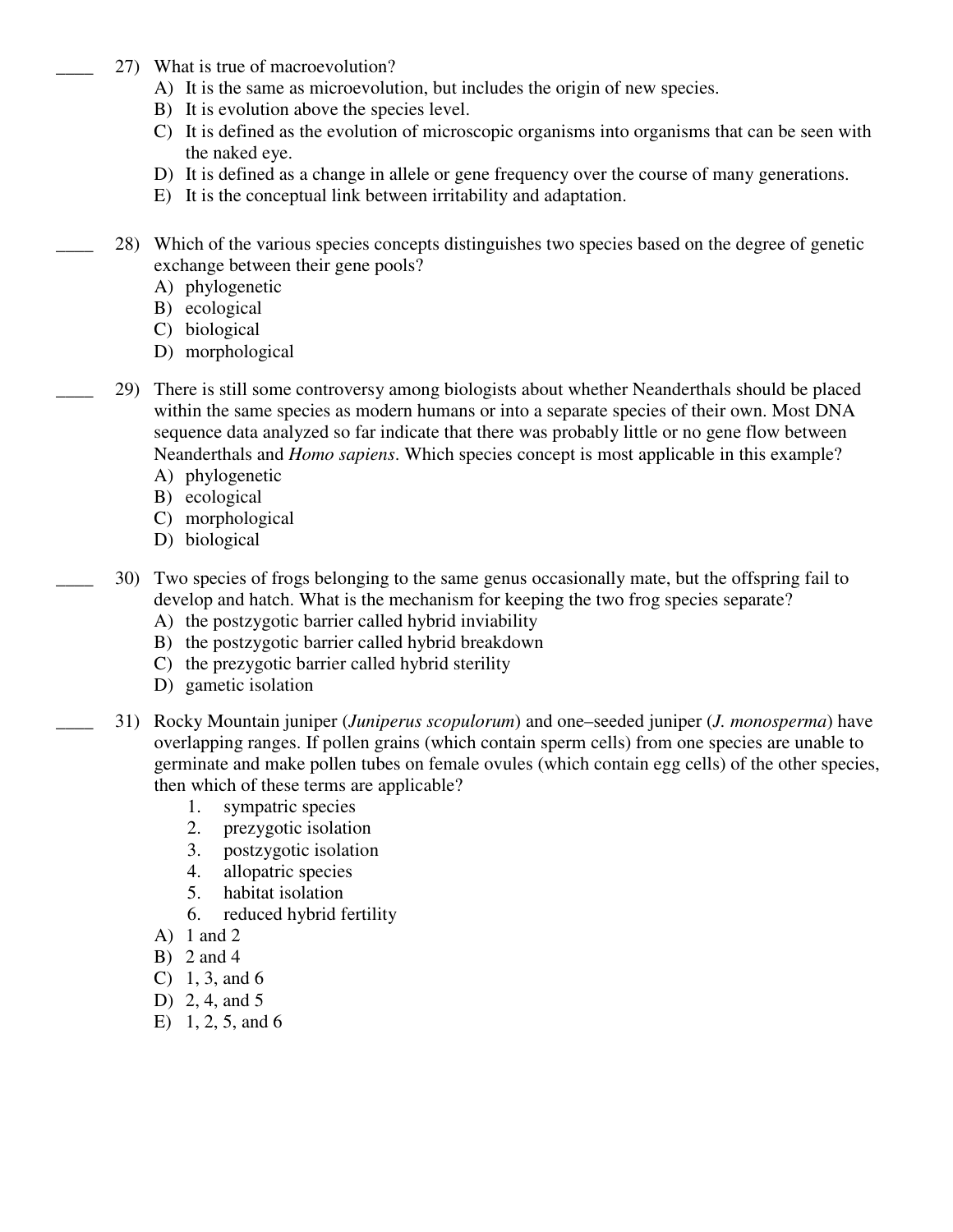- \_\_\_\_ 32) Two closely related populations of mice have been separated for many generations by a river. Climatic change causes the river to dry up, thereby bringing the mice populations back into contact in a zone of overlap. Which of the following is not a possible outcome when they meet?
	- A) They interbreed freely and produce fertile hybrid offspring.
	- B) They no longer attempt to interbreed.
	- C) They interbreed in the region of overlap, producing an inferior hybrid. Subsequent interbreeding between inferior hybrids produces progressively superior hybrids over several generations.
	- D) They remain separate in the extremes of their ranges but develop a persistent hybrid zone in the area of overlap.
	- E) They interbreed in the region of overlap, but produce sterile offspring.
- \_\_\_\_ 33) Among known plant species, which of these have been the *two* most commonly occurring phenomena that have led to the origin of new species?
	- 1. allopatric speciation
	- 2. sympatric speciation
	- 3. sexual selection
	- 4. polyploidy
	- A) 1 and 3
	- B) 1 and 4
	- C) 2 and 3
	- D) 2 and 4
- 34) According to the concept of punctuated equilibrium,
	- A) natural selection is unimportant as a mechanism of evolution.
	- B) given enough time, most existing species will branch gradually into new species.
	- C) a new species accumulates most of its unique features as it comes into existence.
	- D) evolution of new species features long periods during which changes are occurring, interspersed with short periods of equilibrium, or stasis.
	- E) transitional fossils, intermediate between newer species and their parent species, should be abundant.
- 35) Speciation
	- A) occurs at such a slow pace that no one has ever observed the emergence of new species.
	- B) occurs only by the accumulation of genetic change over vast expanses of time.
	- C) must begin with the geographic isolation of a small, frontier population.
	- D) and microevolution are synonymous.
	- E) can involve changes to a single gene.